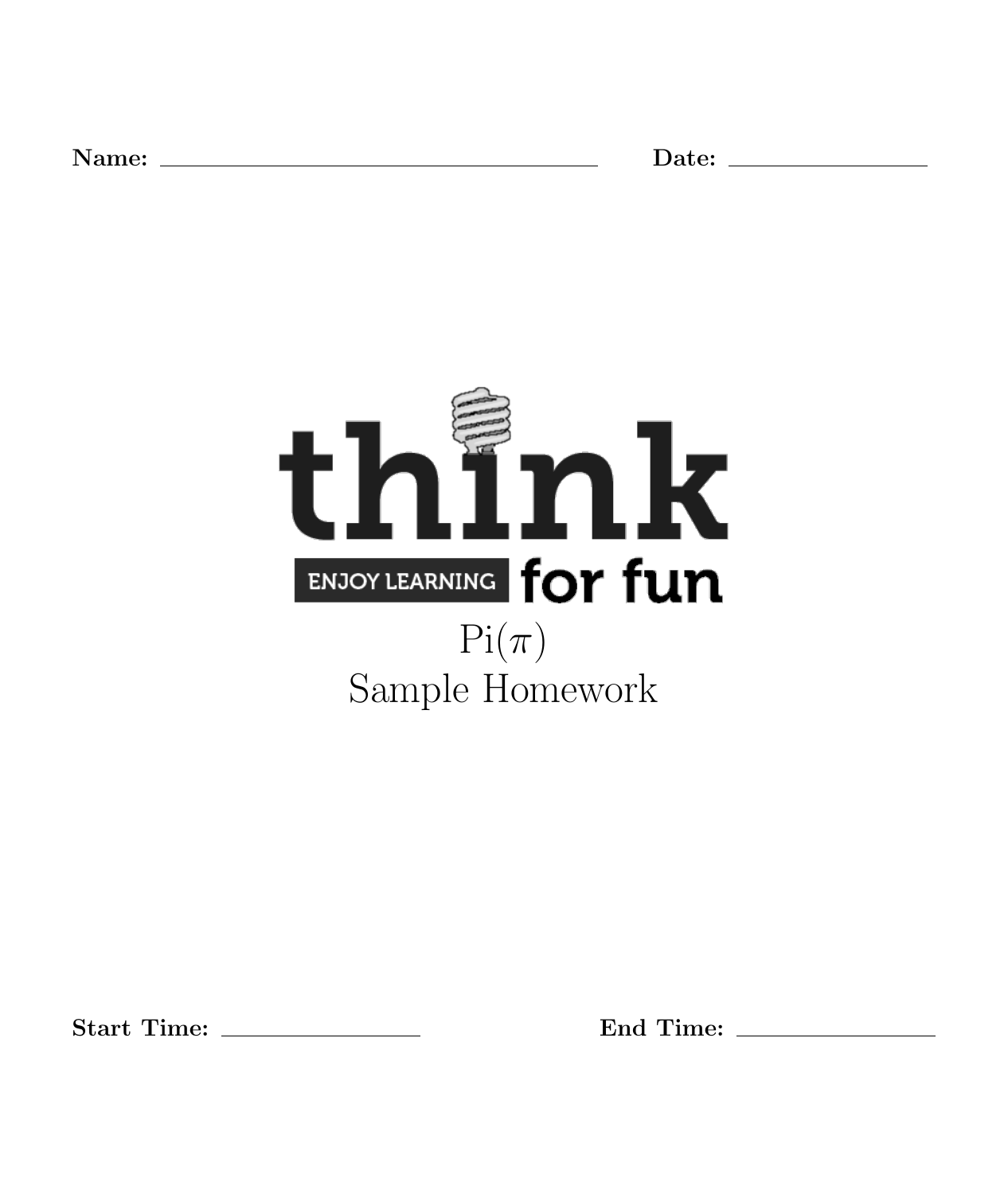

# 1 - Study the discriminant

For each equation, compute the discriminant, and then determine the number and type of solutions.

| Quadratic<br>Equation | Discriminant | <b>Number</b><br>and<br>Type of solutions |
|-----------------------|--------------|-------------------------------------------|
| $x^2-4x+3=0$          |              |                                           |
|                       |              |                                           |
| $x^2+3x+6=0$          |              |                                           |
| $x^2-3x-2=0$          |              |                                           |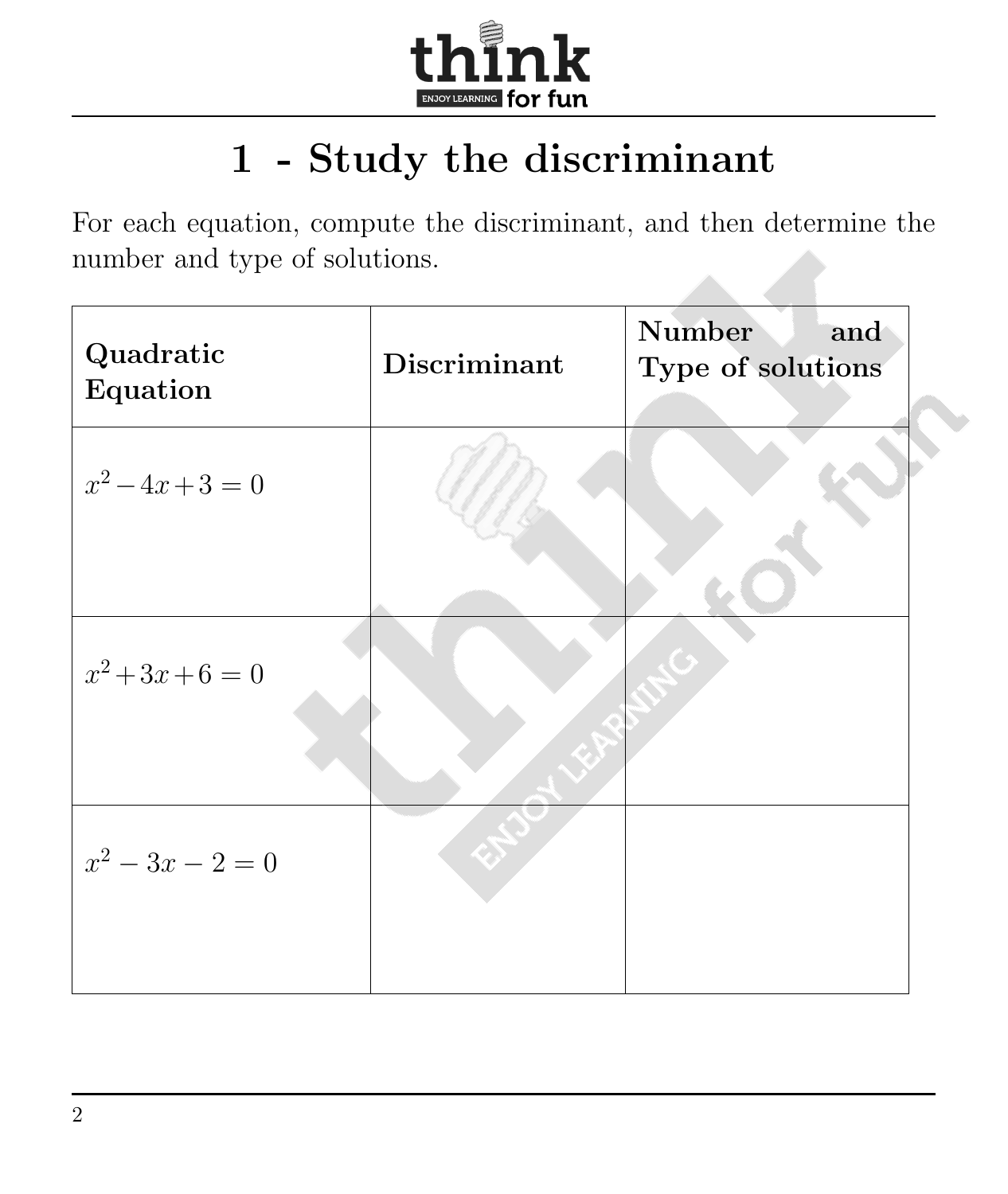

#### 2 - Distributive Property

Reduce the expression to the simplest form  $ax + by + cz$ , and then evaluate the expression for  $x = 0, y = -\frac{1}{3}$  $\frac{1}{3}$  and  $z = -\frac{2}{3}$ 3

1.  $-4(-4x+2y-5z) - 4(3x-3y-4z) + 3(-5x+5y) =$ 

2.  $-2(-x+5y-2z) - 3(4x+y+4z) + 3(x+4y) =$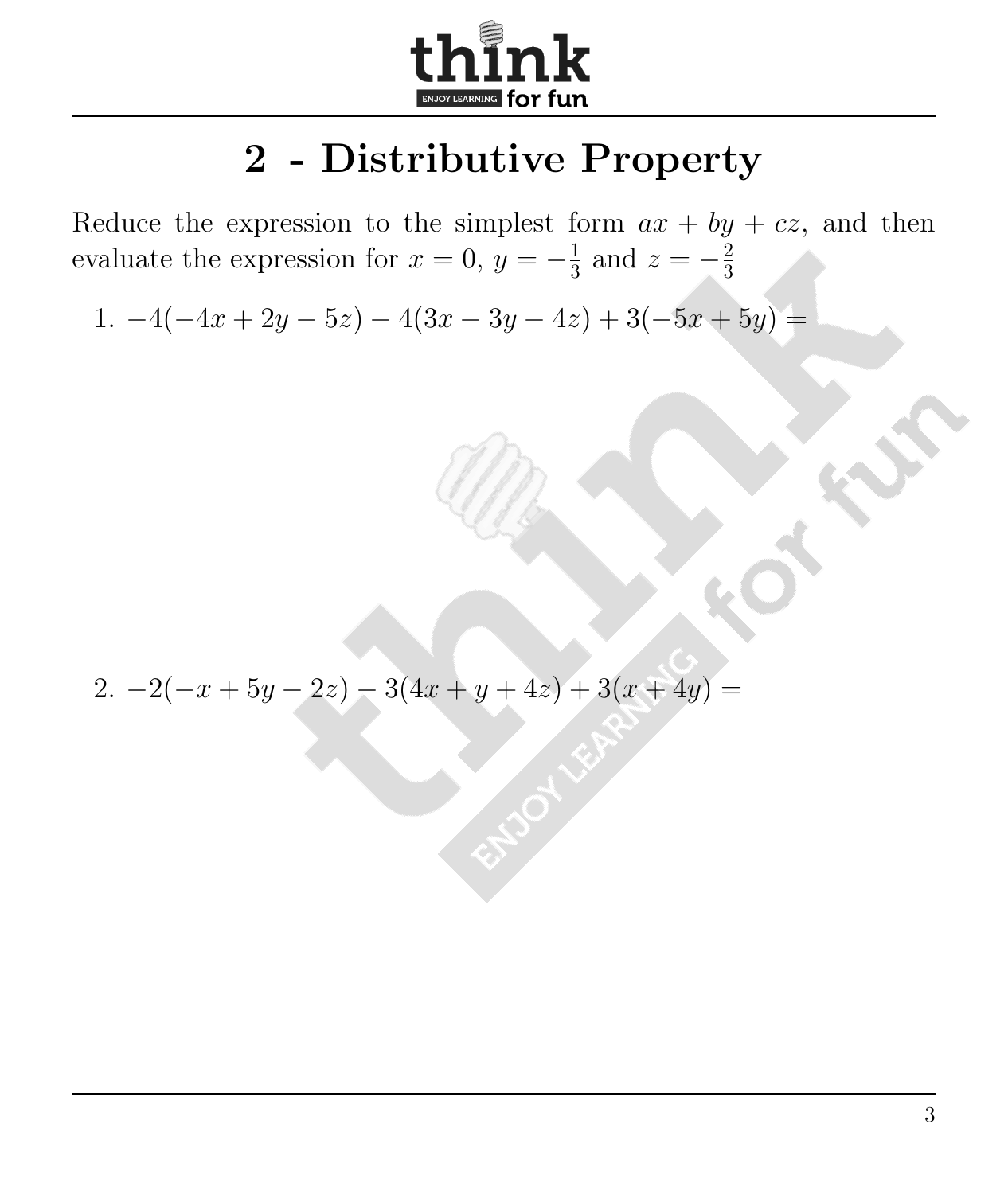

1. h  $\begin{bmatrix} 100 \ 24 \end{bmatrix}$  $[T_{24}]$  Two cylindrical cans have the same volume. The height of one can is triple the height of the other. If the radius of the narrower can is 12 units, how many units are in the length of the radius of the wider can? Express your answer in simplest radical form. (MATHCOUNTS)



 $2.$ 84  $\begin{bmatrix} 84 \ 19 \end{bmatrix}$  $[G_{219}]$  A rectangle floor is covered with square tiles. The floor is 81 tiles long and 63 tiles wide. If a diagonal is drawn across the floor, how many tiles will it cross?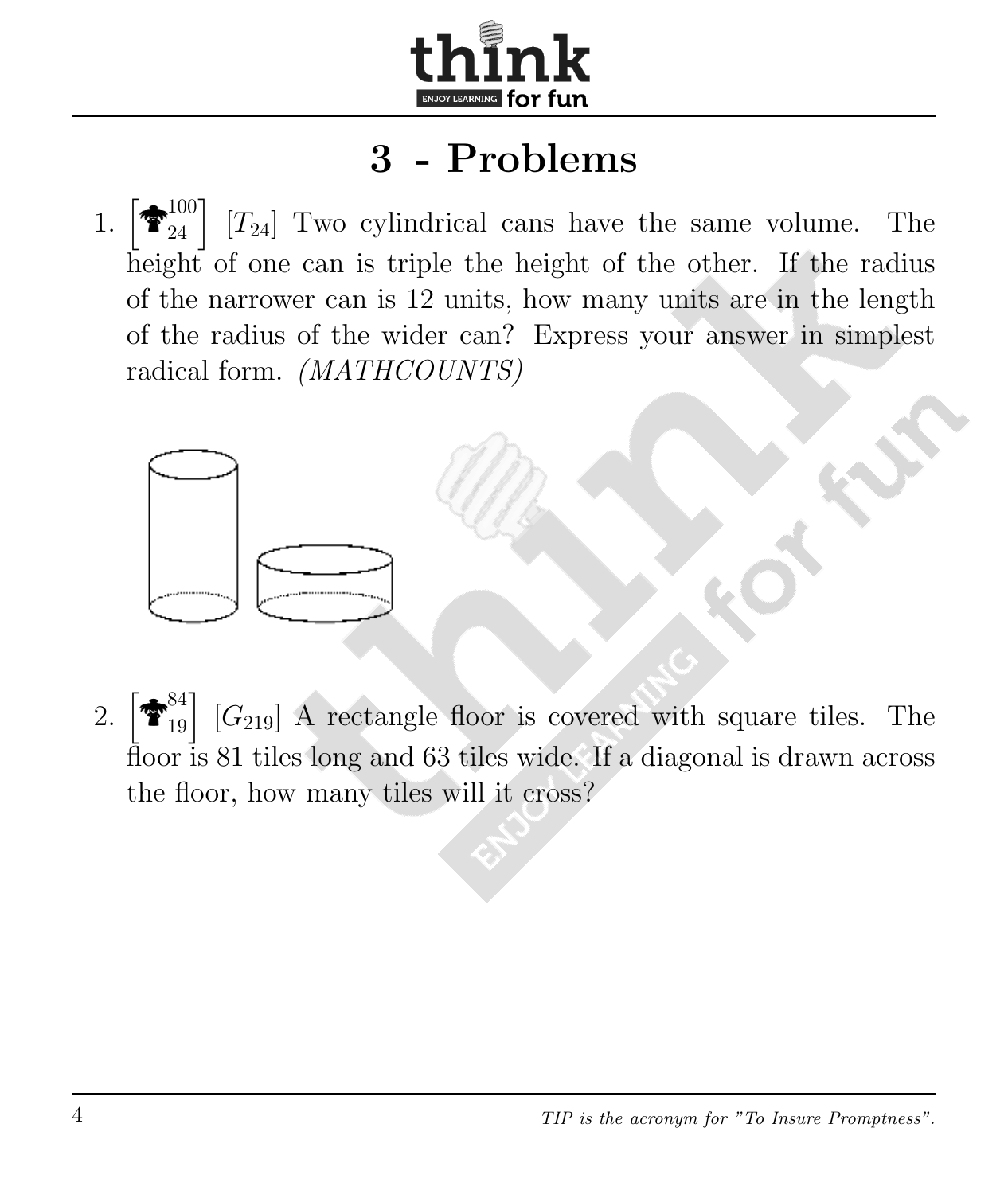

4 - Simplify Rational Expressions

1. 
$$
\frac{-2x^2 + 6x + 8}{-3x^2 + 9x + 12} - \frac{2x + 2}{3x + 3} =
$$

2. 
$$
\frac{6x^2 - 4x - 2}{2x^2 + 2x - 4} + \frac{3x + 1}{x + 2} =
$$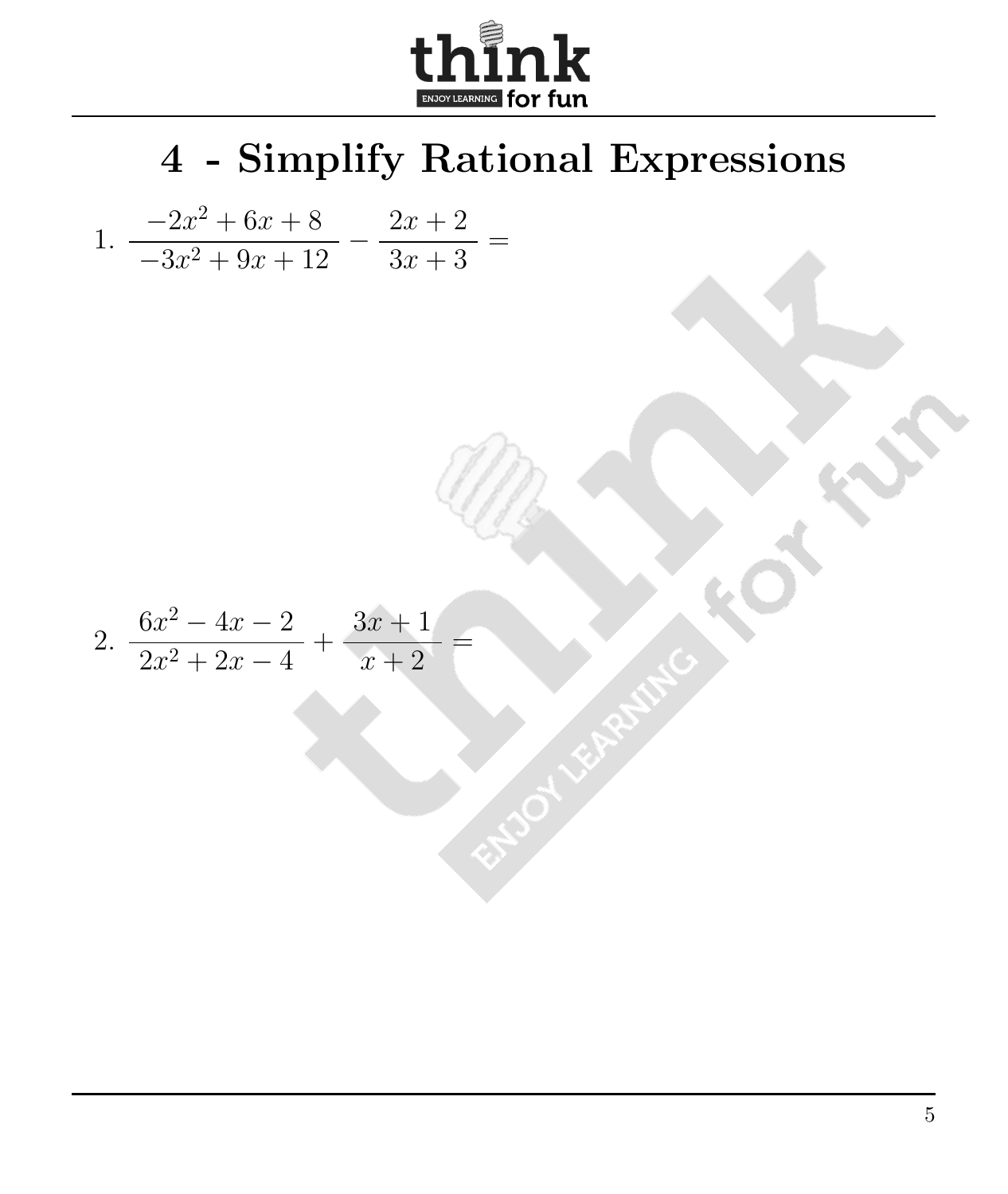

3. h  $\begin{bmatrix} 100 \ 13 \end{bmatrix}$  $[T_{13}]$  Each of the circles  $P$  and  $Q$  is tangent to rectangle  $\overline{ABCD}$  at three points, as shown. Each circle has a radius of 6 cm.  $RS = 2$  cm. What is the number of square centimeters in the area of rectangle ABCD? (MATHCOUNTS)

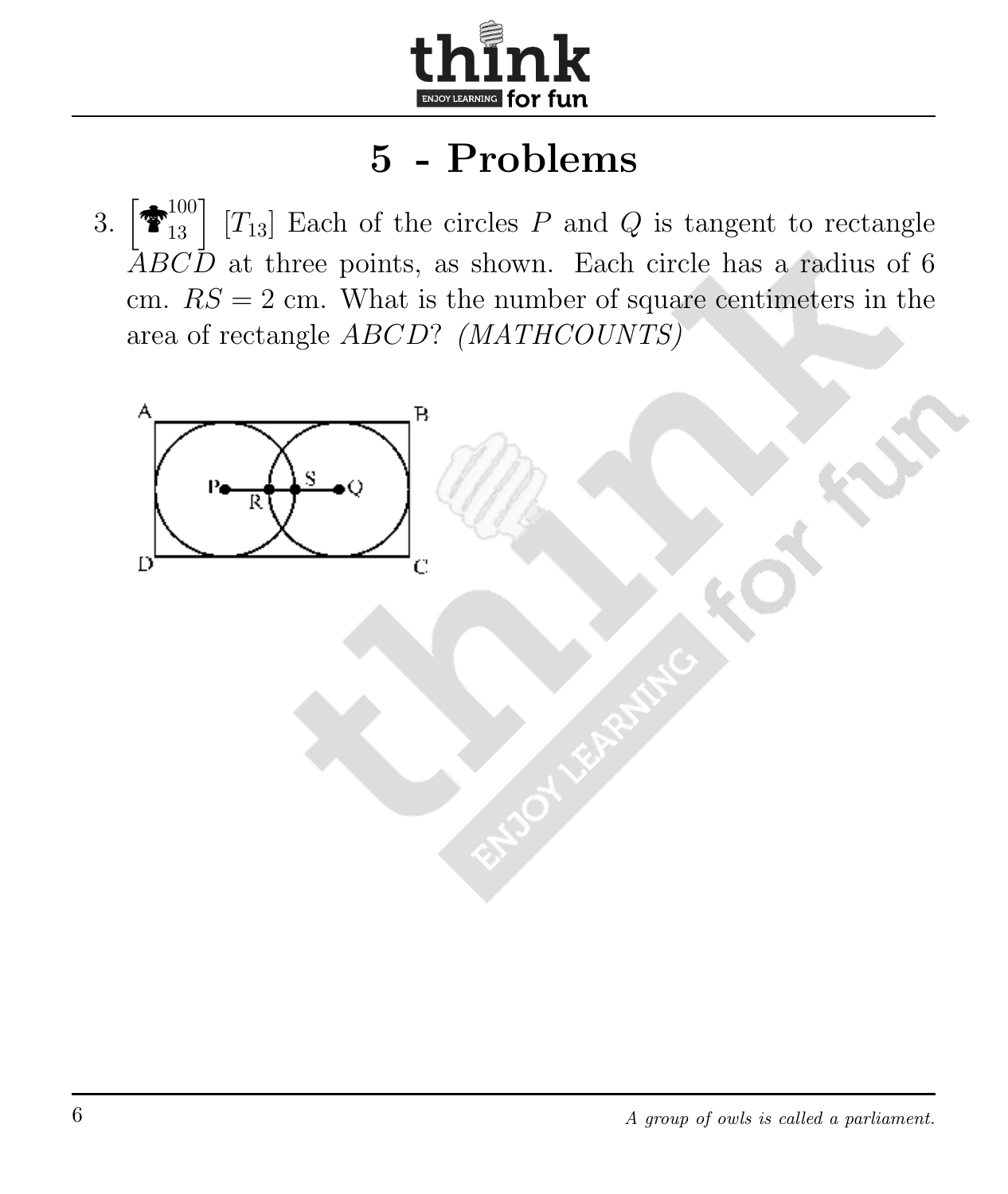

4.  $\left[\begin{matrix} \bigstar \ 100 \\ 18 \end{matrix}\right]$  $\left[T_{18}\right]$  A jet airplane departing on time, flying between two airports at an average speed of 540 mph arrives eight minutes late. Departing on time and flying at an average speed of 480 mph it arrives fifty-three minutes late. What is the number of miles between the two airports?

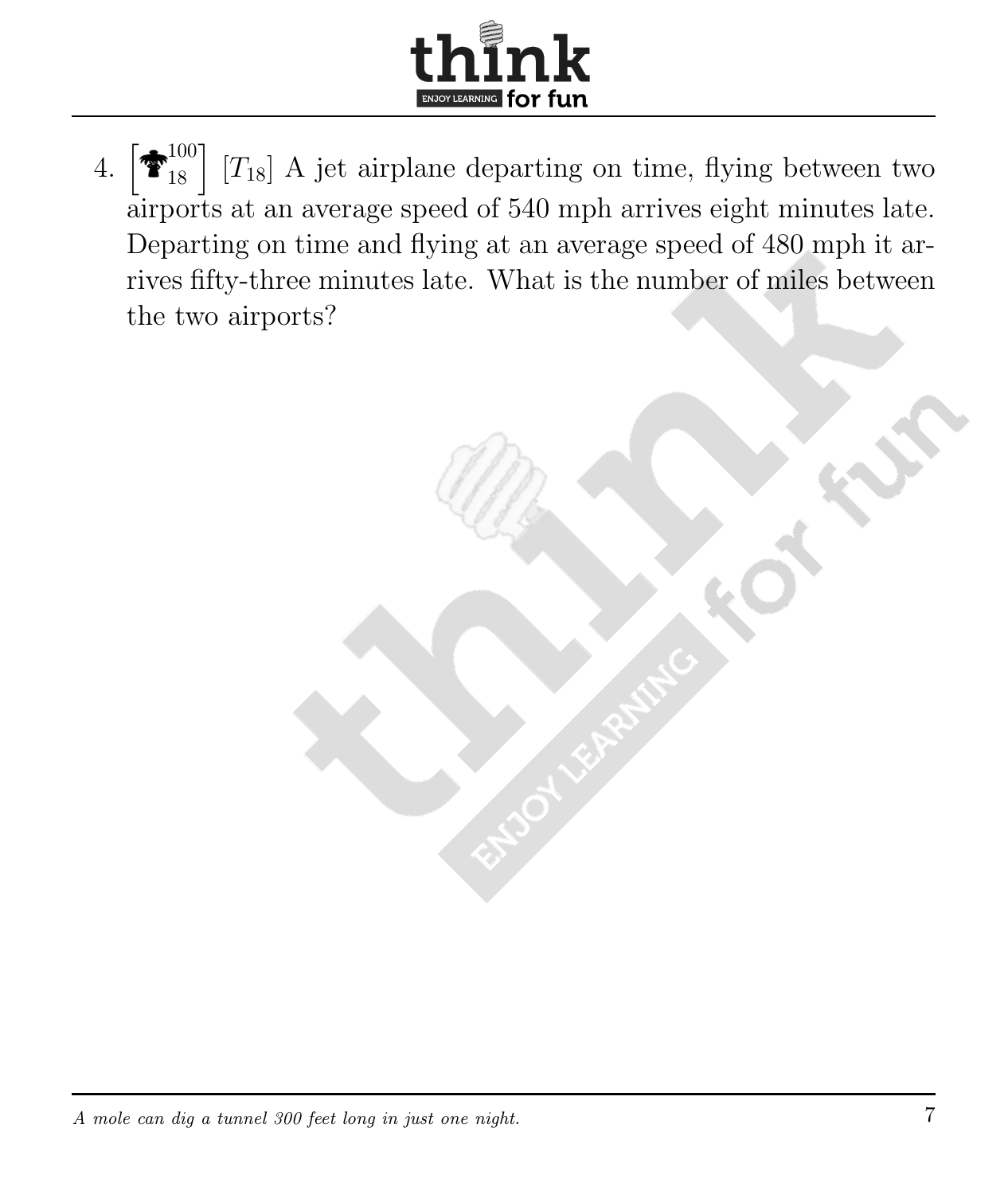

5.  $\left[\mathbf{\hat{\mathbf{\Phi}}}_{81}^{83}\right]$  [ $G_{181}$ ] In the diagonals of quadrilateral *ABCD* intersect at  $\overline{E}$ . The areas of triangles AED, AEB, and BEC are 8, 14, and 12 respectively. Find the area of triangle CED.



6.  $\left[\hat{\mathbf{T}}_{19}^{100}\right]$  [T<sub>19</sub>] What is the positive value of m such that the triangle bounded by the lines  $y = 0, x = 12$  and  $y = mx$  has an area of 1872 square units? (MATHCOUNTS)

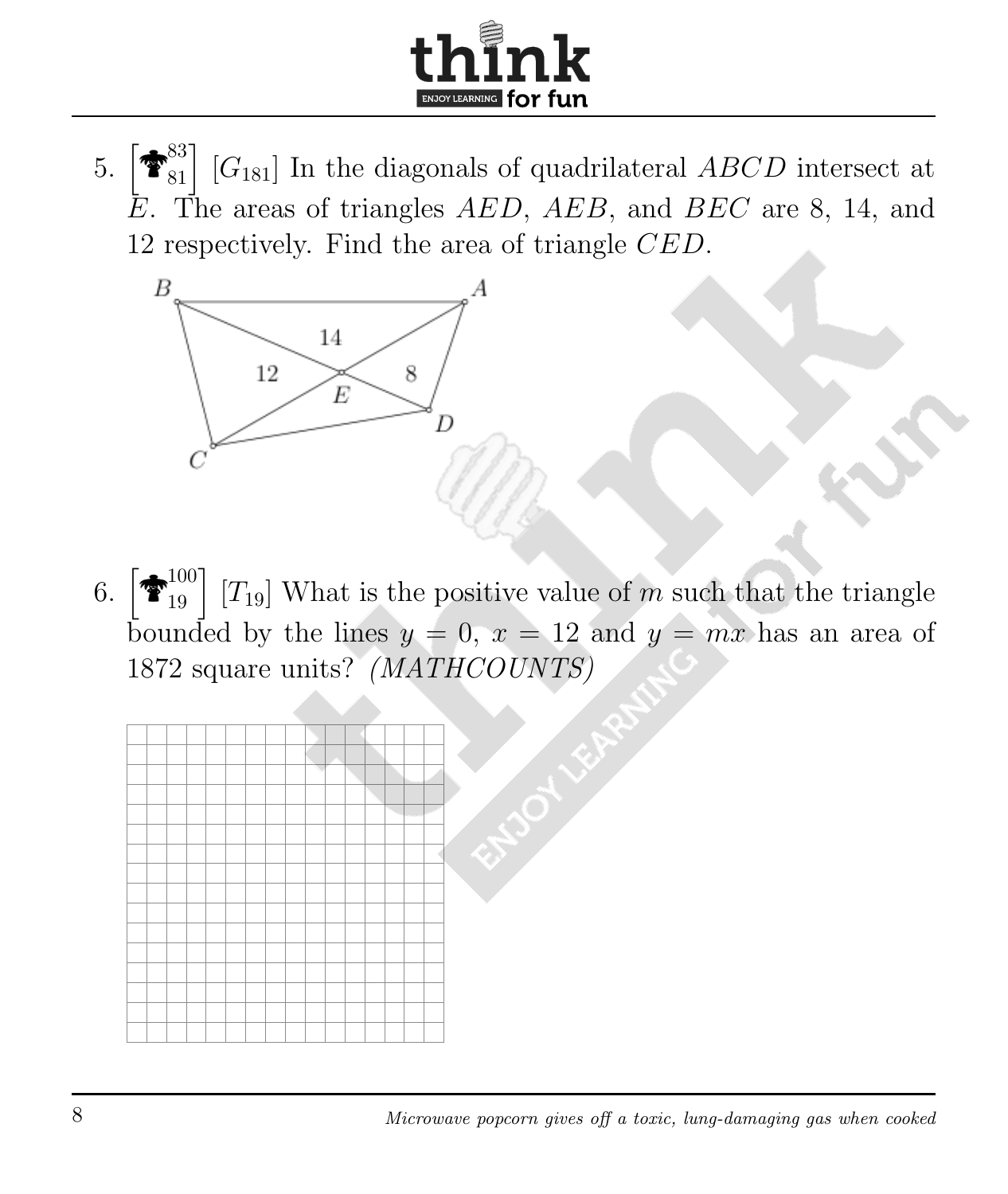

## 6 - Factor Quadratic Expressions

Factor the following quadratic expressions by grouping.

1.  $16x^2 - 16x + 3$ 5.  $9x^2 + 6x$ 

2.  $6x^2 - 19x + 15$ 

6.  $4x^2 - 4x - 8$ 

3.  $12x^2 + 10x - 8$ 

7.  $6x^2 + 6x - 12$ 

4.  $6x^2 + 12x + 6$ 

8.  $8x^2 + 14x - 15$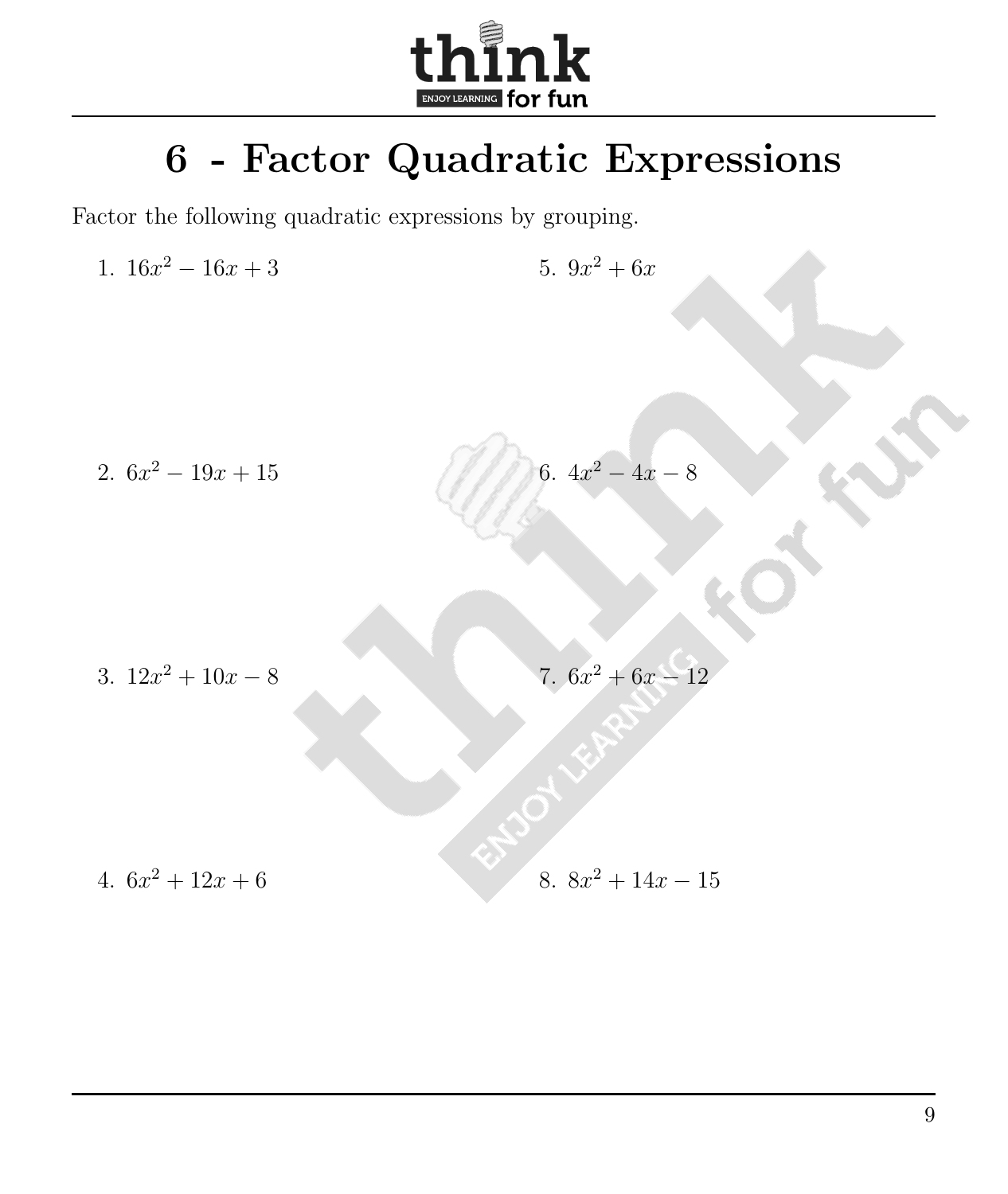

# 7 - Operations with Exponents

Simplify the following expressions. The answer should be in simplified radical form.

A

• 
$$
\sqrt{9\left(\frac{9^{-4}}{9^{6}}\right)^{9}} =
$$
  
\n•  $\sqrt{9\left(\frac{9^{-4}}{9^{6}}\right)^{9}} =$   
\n•  $\sqrt{(1-2)^{-5} \cdot 2^{4}} =$   
\n•  $\sqrt{\left(\frac{3}{4}\right)^{9}} =$   
\n•  $\sqrt{(2^{3} \cdot 2^{-9})^{4}} =$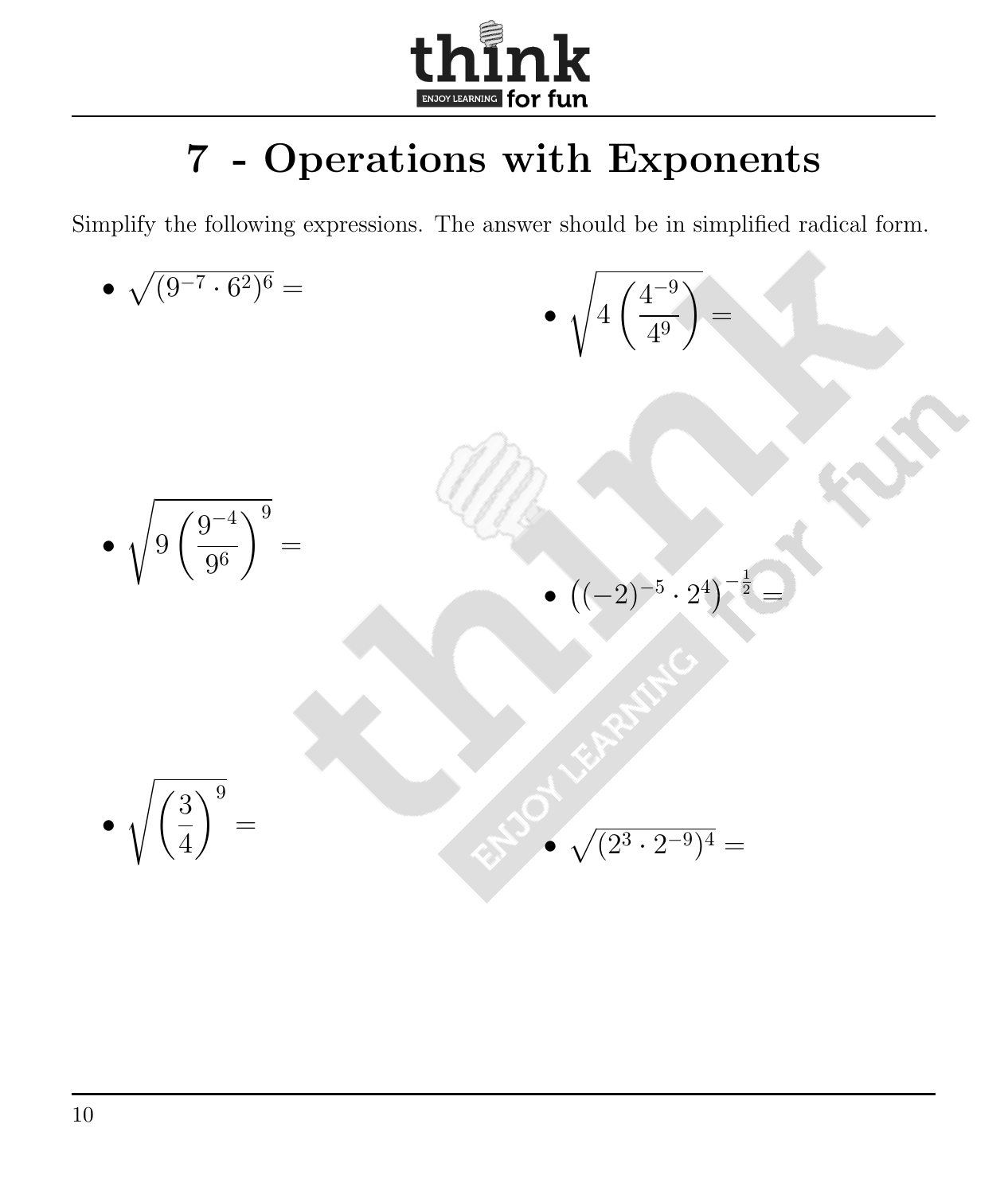

7.  $\left[\hat{\mathbf{\Phi}}_{95}^{83}\right]$  [ $G_{195}$ ] Trapezoid ABCD has vertices  $A(-1,0), B(0,4), C(m,4)$ and  $\overrightarrow{D}(k, 0)$ , with  $m > 0$  and  $k > 0$ . The line  $y = -x+4$  is perpendicular to the line containing side CD, and the area of trapezoid ABCD is 34 square units. What is the value of  $k$ ?

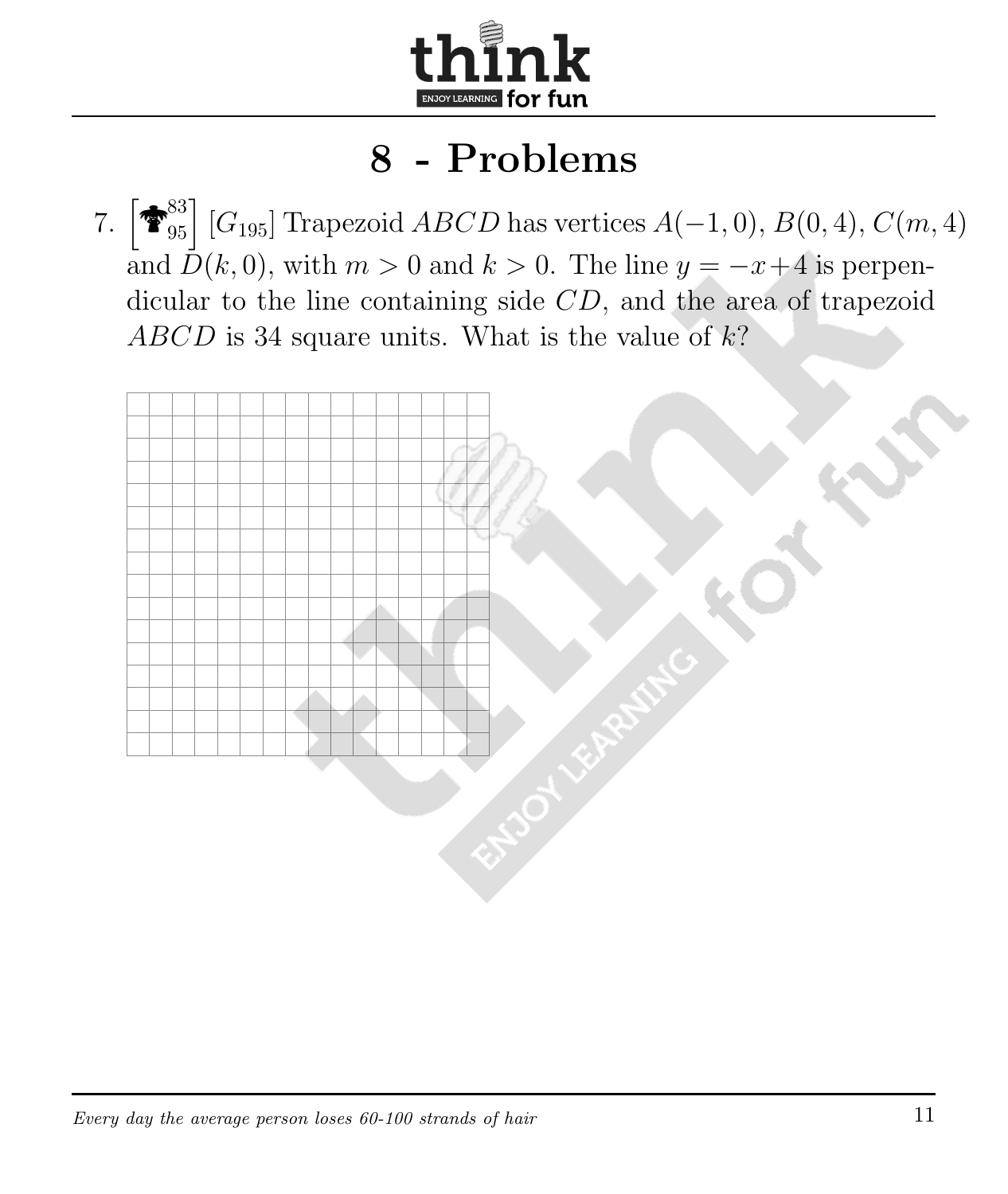

8.  $\left[\widehat{\mathbf{T}}_{07}^{84}\right]$  [ $G_{207}$ ] Equilateral  $\triangle ABC$  is inscribed in circle O. The radius of circle  $O$  is 12 inches. How many square inches are in the area of  $\triangle ABC$ ? Express your answer in simplest radical form.

9.  $\left[\hat{\mathbf{\Phi}}_{06}^{84}\right]$  [ $G_{206}$ ] If the diameter of a right cylindrical can with circular bases is increased by 25%, by what percent should the height be increased in order to double the volume of the original can?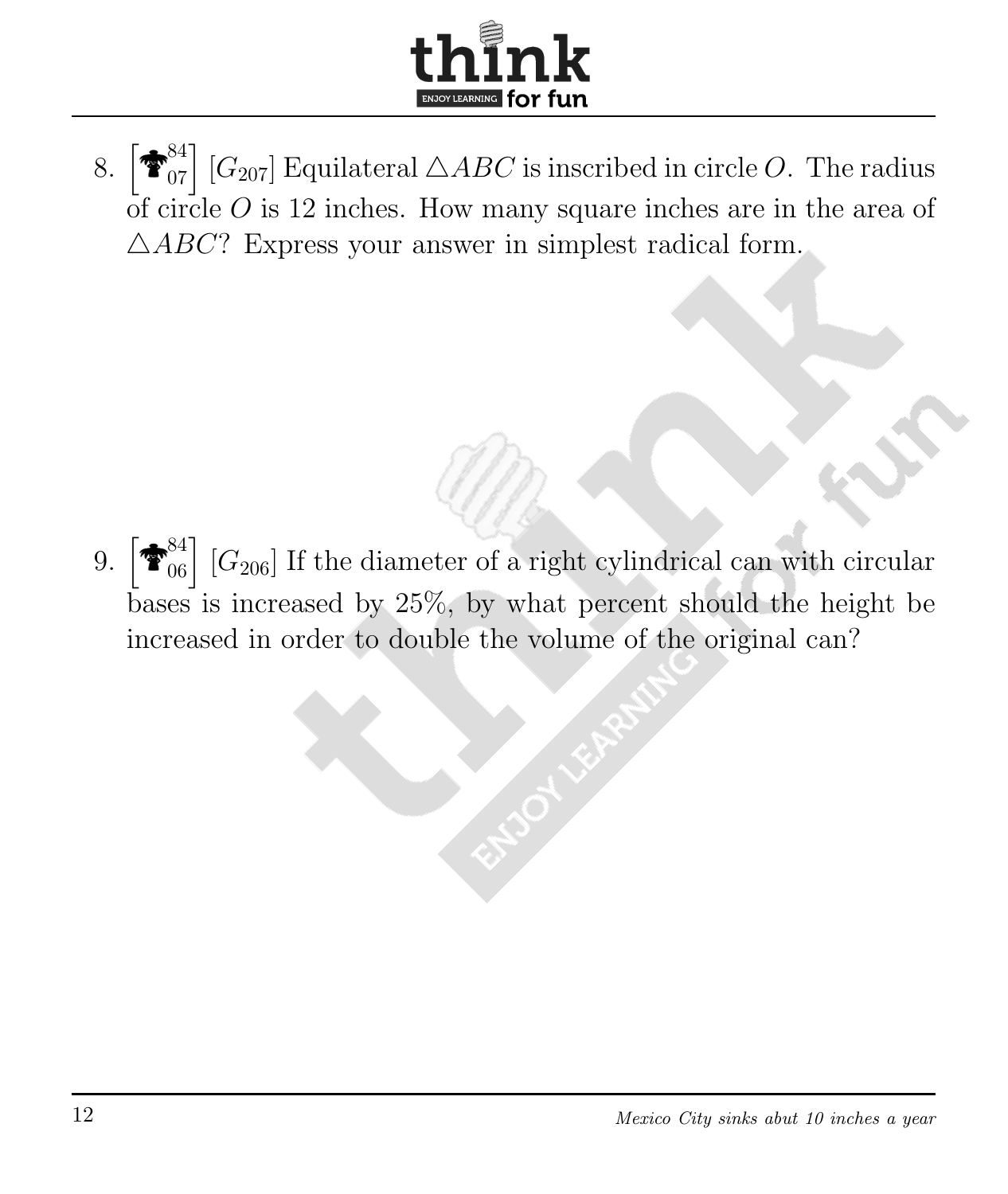

# 9 - Root of exponential expressions

Represent the answer in the simplest radical form. If final answer is in exponential form, all bases should be prime numbers.

1. 
$$
\sqrt{7^{11} \cdot 4^5} =
$$
  
\n2.  $\sqrt{7^{12}} =$   
\n3.  $\sqrt[4]{6^6} =$   
\n4.  $\sqrt{9^7 \cdot 6^6} =$   
\n5.  $\sqrt[4]{6^9} =$   
\n6.  $\sqrt[4]{3^9} =$   
\n7.  $\sqrt[3]{4^7 \cdot 3^{10}} =$   
\n8.  $\sqrt[3]{7^7 \cdot 6^8} =$   
\n9.  $\sqrt[4]{3^8 \cdot 8^9} =$   
\n10.  $\sqrt{6^7} =$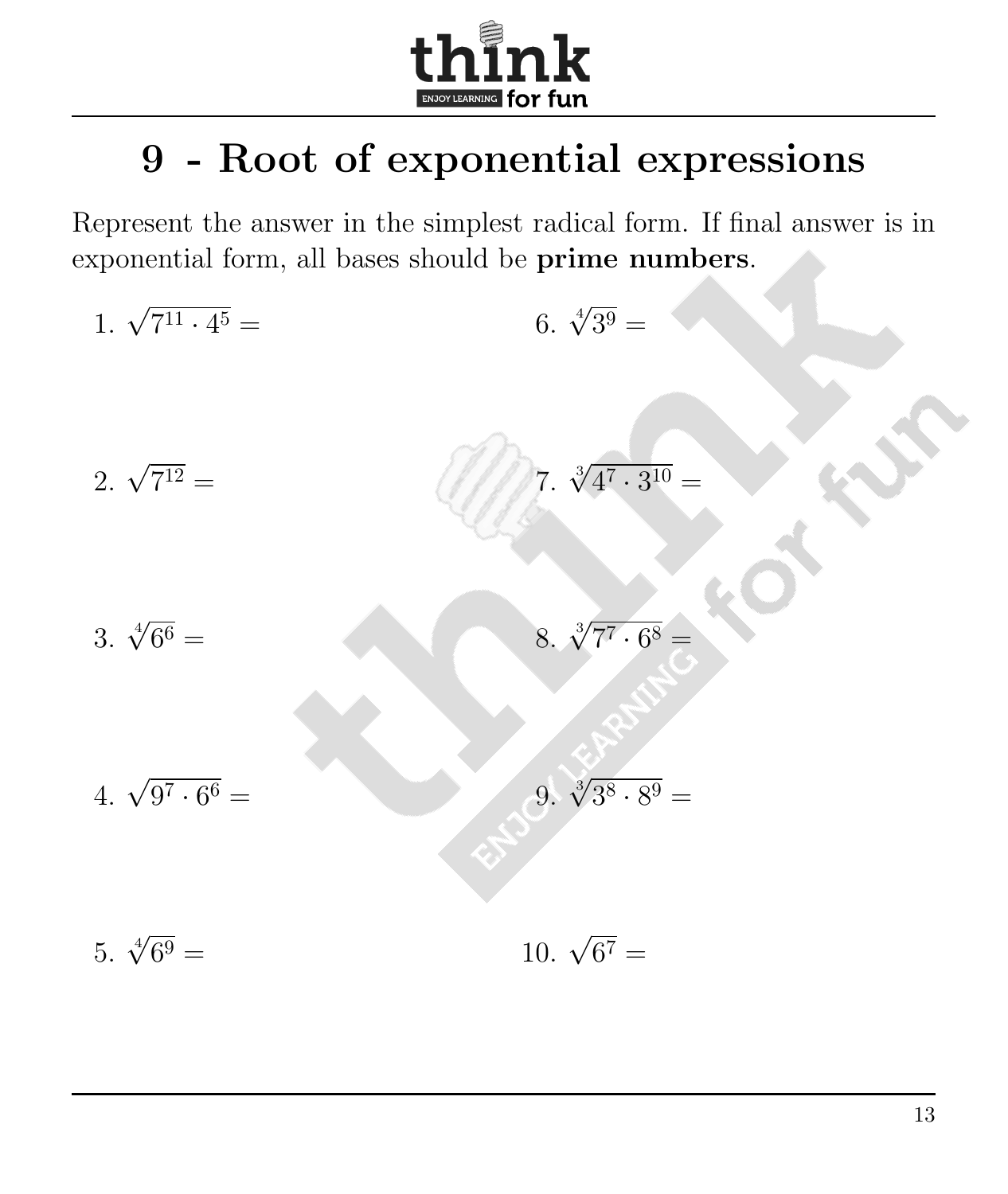

### 10 - Distance between point and line

Find the shortest distance between the point and line given.

| Point  | Line                    | <b>Distance</b> |
|--------|-------------------------|-----------------|
| (5, 9) | $ 5x - 2 = 5y $         |                 |
|        | $(-9,6)$ $2x-4=5y$      |                 |
|        | $(1,-2)$ $2y = -2x + 5$ |                 |
| (7, 6) | $5x - 4 = -4y$          |                 |
|        |                         |                 |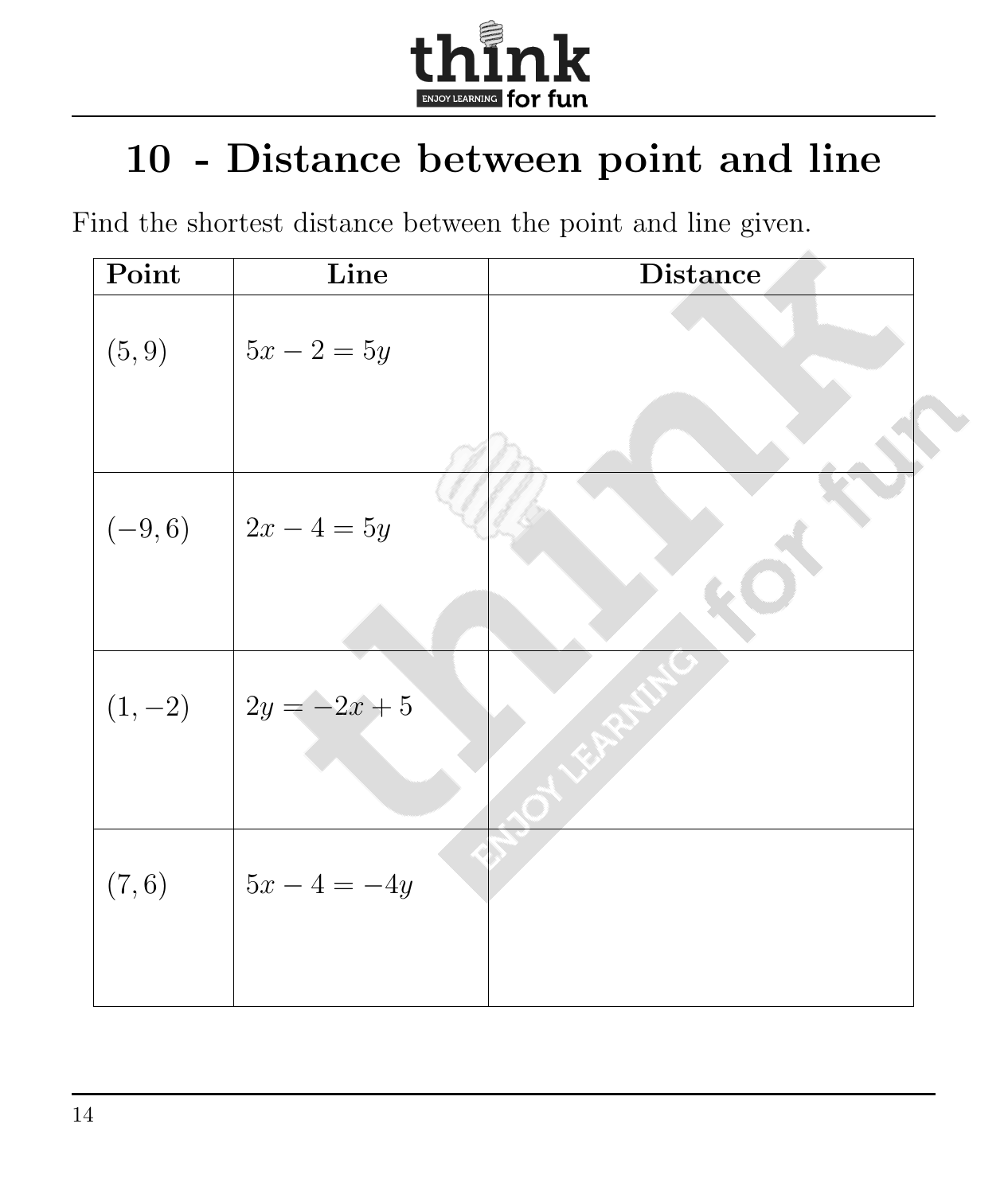

 $10.$  $\begin{bmatrix} 64 \ 37 \end{bmatrix}$  $[A_{88}]$  Mary leaves New York City at 9:00 am, traveling to Charlotte, NC, at an average rate of 55 miles per hour. Simba leaves one hour later than Mary and follows Marys route at an average rate of 65 miles per hour. At what time will Simba catch up to Mary?